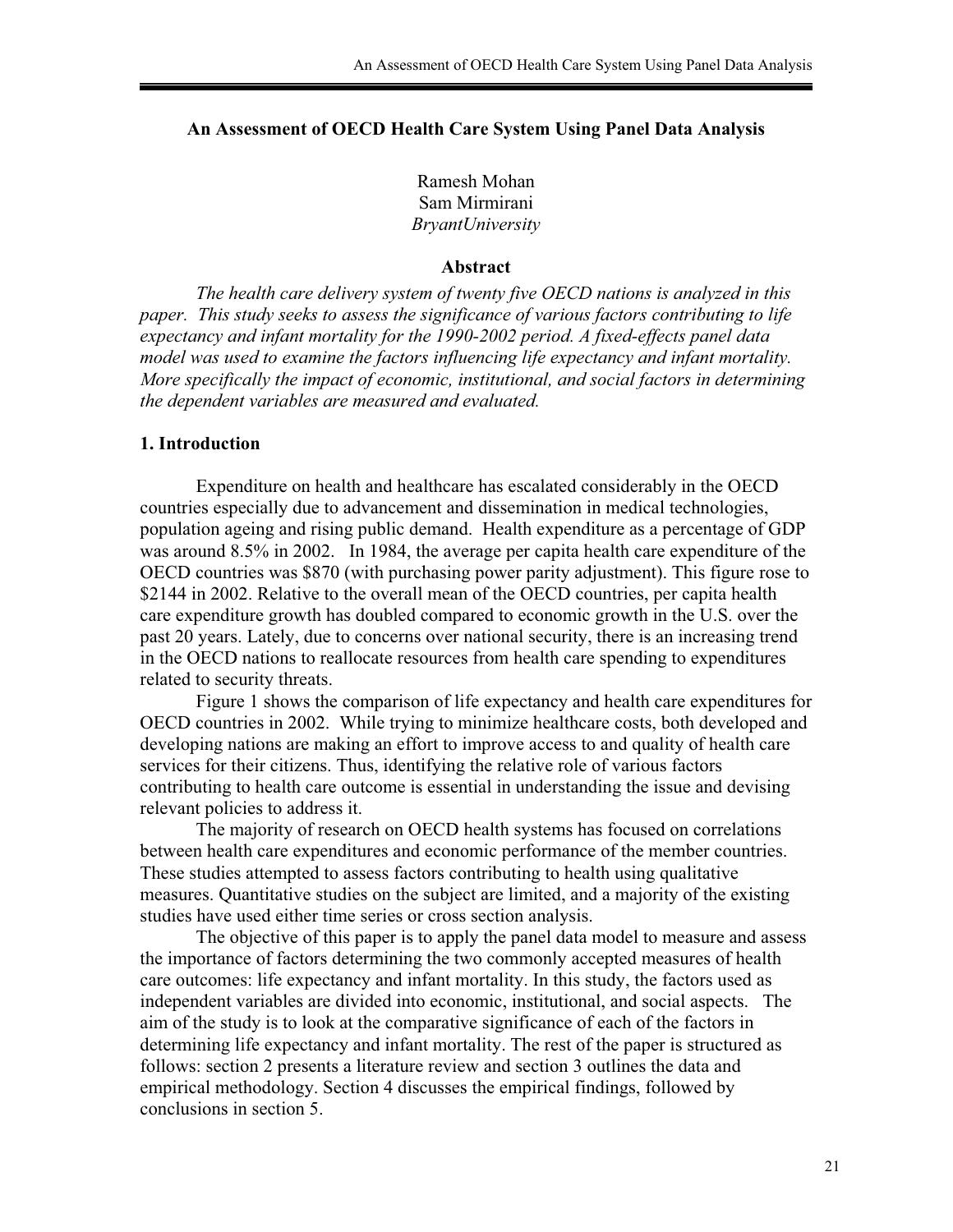## **2. Literature Review**

The health care system plays a vital role in any economy as discussed in a study by Bloom et al. (2003). There are studies that concentrated on the relationship between income inequality (using GDP per capita as a proxy) and health care in different countries (Preston, 1975; Deaton, 1999; Pritchett and Summers, 1996; Subramaniam et al, 2002; Asafu-Adjaye, 2004; Murthy, 2006; Cutler et al., 2006; Alsan et al., 2006). However, Bloom and Canning (2007) extended Preston's (1975) work and questioned the appropriateness of using GDP per capita as a proxy for economic well-being. In this study, health care expenditure is used as an alternative.

There are a number of recent comparative analyses of health care systems in the literature. Among the studies, only a few focused on the correlations between health care outcomes; i.e., life expectancy and infant mortality, and the contributing elements such as institutional, economic and social factors. None of the other OECD studies in the literature concentrated on these factors.

The magnitude of correlation between health care expenditure and GDP has been tested and reported by some published research. MacDonald and Hopkins (2002) using the OECD samples, confirmed a strong correlation between the two variables cited above and suggest the presence of unit root in both GDP and health care expenditure data. Okunade et al. (2004) by calibrating annual growth rate of OECD health care expenditure data, tested the stationary nature of health care expenditure and illustrated the advantages of using jackknife re-sampling method for short time series. They further argue that the health care spending growth is driven by economic and institutional factors. In addition, Carrion-I-Silvestre (2005) using OECD panel data, verified the presence of structural breaks for real per capita health care expenditures and real per capita GDP.

To assess the elasticities of healthcare expenditure and GDP, Okunade and Suraratdecha (2000) used maximum likelihood estimates of the Box-Cox transformation regression model. They concluded that health care expenditures and GDP elasticities among OECD nations showed that health care is not a luxury commodity. A similar study by Anindya (2005) using OLS technique on OECD data for the period of 1990-98, confirmed the earlier findings of health care as being a non-luxury service among the fifteen-nation sample. Using health production function for the United States, Thornton (2002) contended that additional medical care utilization is ineffective on improving health as measured by life expectancy and mortality rate. Thus, this suggests that policies to promote health in the U.S. should focus on socioeconomic status and lifestyle.

 Anderson and Hussey (2001) using OECD data focused on how performance of the health care systems varied among the twenty-nine members. In a five-nation (New Zealand, UK, US, Canada, and Australia) study, Blendon et al. (2003) found that a significant number of citizens are unhappy with their health care system. Anell and Willis (2000) suggest that instead of expenditure measures, using a resource profile is more desirable alternative for an international comparison of health care systems. Anderson et al. (2003) revealed that differences in health care spending patterns between the U.S. and the rest of the OECD member nations are mostly explained by higher prices in the U.S.

 Mirmirani and Mirmirani (2005) concentrated on the efficiency of OECD health care systems using Data Envelopment Analysis (DEA), a linear programming technique which ranked member nations according to their respective DEA scores. For the period of investigation (1990-2000), the efficiency results were mixed. Although some nations had high ranking in both measures of health care outcomes, none had been ranked as inefficient for both measures. On the other hand, some members have improved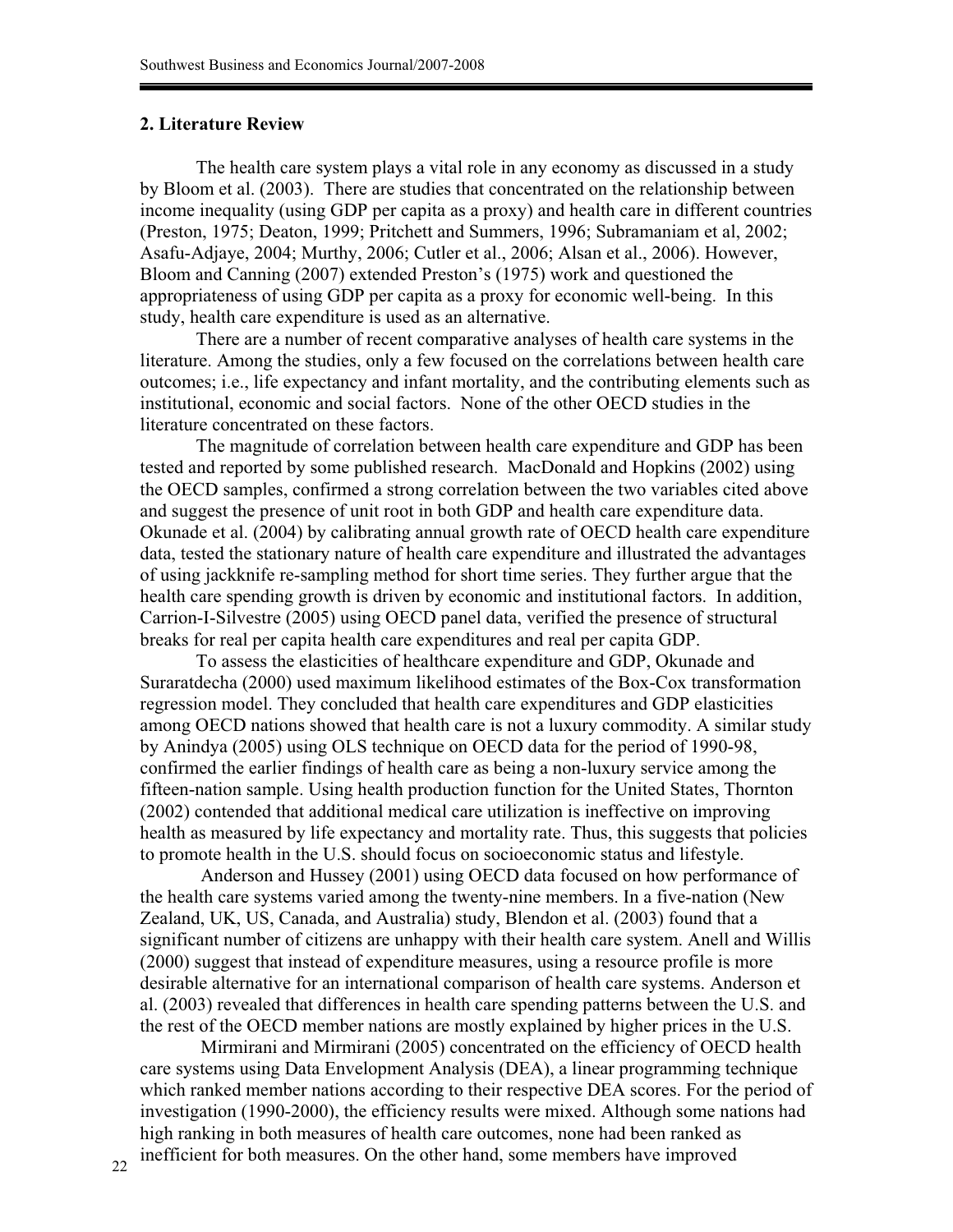efficiency in life expectancy, but had done poorly in infant mortality, or visa versa. Evans et al. (2001), with a sample of 191 countries worldwide, conducted a comparative efficiency of national health care systems. Using life expectancy as health output, and health expenditures and average schooling as inputs, they conclude that increasing resources result in improved health. In addition, more efficient use of resources can also contribute to the overall health care of a nation. Shaw et al. (2005) investigates the impact on changes in life style and pharmaceutical expenditure on life expectancies among OECD countries. With a specified cohort of the population; i.e., males and females at the age of 40 (for the period of 1960-1999), they find that increasing pharmaceutical expenditure, lowering tobacco consumption and increasing fruit and vegetable consumption have noticeable and positive but different impact on life expectancies of the observed population.

# **3. Empirical Methodology**

# **3.1. Data and Variables**

The study uses annual data from OECD Health Data 2004. Countries under investigation include all OECD member nations except Korea, Luxembourg, Norway, Slovak Republic and Turkey. These countries were excluded due to many missing observations. The concentration of the paper is for the period of 1990-2002. Running a time series analysis of individual countries for 12 years is not statistically advisable (less than 30 sample size). So, we decided to pool the data and run a panel data analysis for 25 OECD countries.

 The variables used in the regression and their definitions are given in this section. In the first regression, the dependent variable is life expectancy at birth for the total population. It was estimated using the unweighted average of life expectancy of men and women. Life expectancy represents the typical number of years that a person at that age can be anticipated to live, presuming that age-specific mortality levels stay constant. In the second regression, the dependent variable is maternal and infant mortality. It encompasses the number of deaths of children under one year of age that occurred in a given year, expressed per 1000 live births.

The independent variables used in the regressions are: medical technology (computed tomography scanners per million populations), health employment (practicing physicians' density per 1000 people), in-patient utilization per capita (number of acute care bed days), prevention immunization (% of measles children immunized 2000), total expenditure on health per capita (US\$ PPP), alcohol consumption in litres per capita, and educational level (school expectancy years). Table 1 and 2 provides acronyms, descriptions, expected signs, and justifications for using the variables in the two regressions. Like alcohol consumption, another common factor that influences health status of any nation is the prevalence of smoking. However, because of limitation on data availability, we are unable to include any proxy of smoking in our study. Also, we encountered similar constraint in incorporating measures of income inequality, i.e. GINI coefficient. As indicated earlier in the literature review, using real GDP per capita for capturing inequality between nations may not be appropriate for this study (see Bloom and Canning (2007) for details).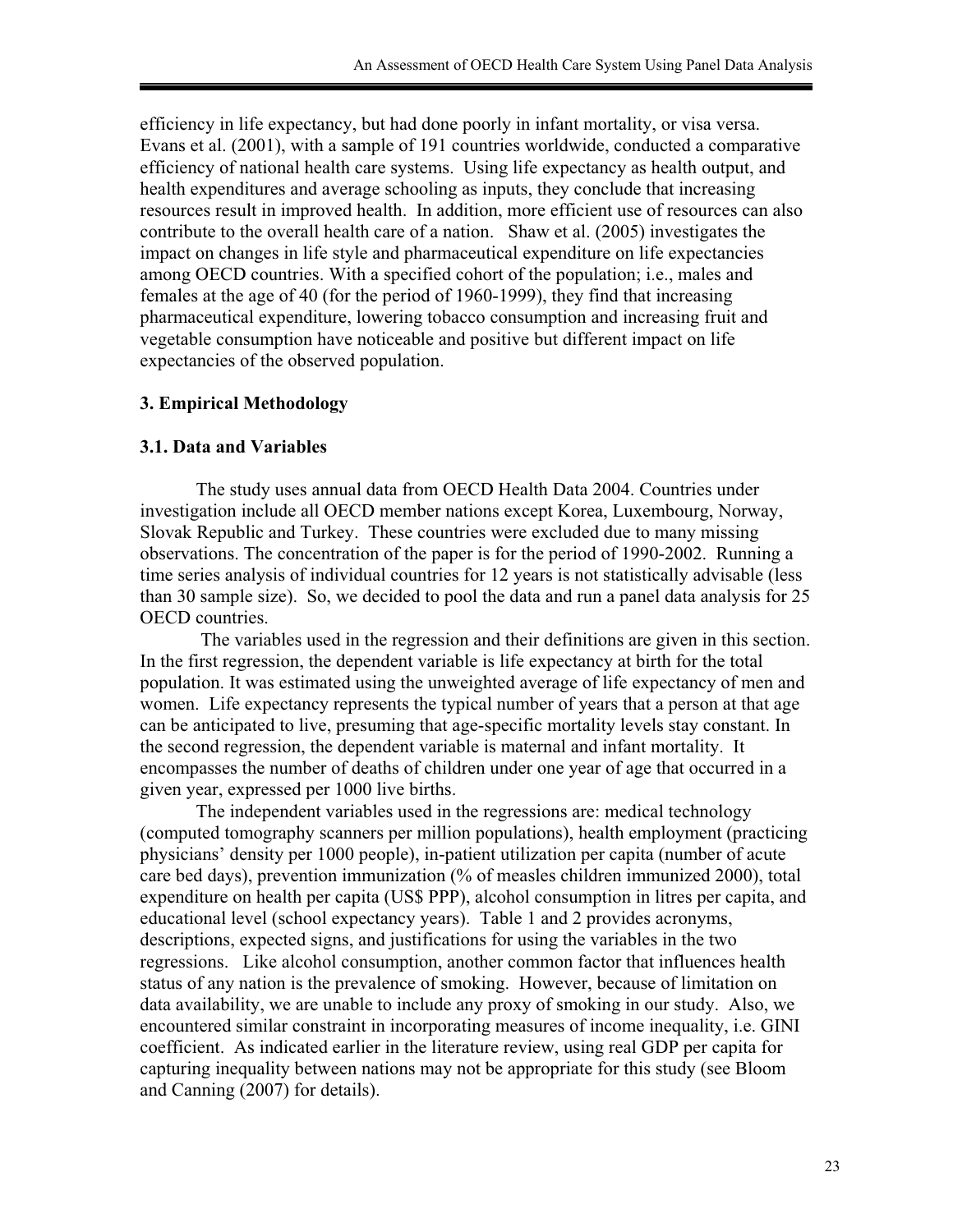# **3.2. Regression Analysis**

For the panel data analysis, the data set consists of  $i = 1, \ldots, N$  cross sections (number of groups), and several points of time series for each group  $t = 1, \ldots, T(i)$ , or a cross section of N time series each of length T(i). Panel data analysis can be divided into fixed effects (FE) and random effects  $(RE)$  models<sup>1</sup>. FE model is also known as least squares with group dummy variables. In the FE model, variation across groups (individuals) or time is confined in shifts of the regression function; i.e., changes in the intercepts. On the other hand, the RE model treats the individual effects as a random component of the error term. The RE model assumes a structure on the error term, and a feasible generalized least-square technique determines the parameters. The major drawback of the RE model is the assumption that the unobserved individual effect is uncorrelated with the observed regressors. GLS estimation yields biased and inconsistent parameters in the presence of such correlation. The RE model is appropriate when correlated omitted variables are not an issue. The estimation technique that best fit the data were chosen based on Likelihood ratio, Breush and Pagan's LM test, and Hausman's Chi-squared statistics. The FE model turned out to be the best specification.

The fixed effects regression specification was estimated in the form of:

Lit =  $\eta_1 \delta_{1it} + \eta_2 \delta_{2it} + \dots + \beta' Q_{it} + \mu_{it}$ 

where Lit is the average life expectancy (or infant mortality in the second regression) in country  $i = 1, \ldots, N$ , year  $t = 1, \ldots, T(i)$ .

 $Q_{it}$  is the vector of independent variables.

 $\delta_{\text{ii}t}$  is the group specific year dummy variables.

 $\eta_i$  is the individual specific constant or the country effect.

 $\mu_{it}$  is a classical disturbance term with  $E[\mu_{it}] = 0$ ,  $var[\mu_{it}] = \sigma^2_{\mu}$ .

### **4. Empirical Results**

The primary objective of this study is to identify the determinants of life expectancy and infant mortality in the OECD countries. Our goal was to be as inclusive as possible by incorporating independent variables that are relevant as well as considering variables from the existing health care literature. In choosing the variables, comprehensive factors that directly and indirectly (social) influence health care outcomes have been considered. However, some variables were dropped (smoking and GINI coefficient) due to missing data for the period of this study.

 In Table 3, regression results of the FE of life expectancy for 25 OECD countries are reported. Life expectancy was regressed on various independent variables using panel data. The signs of the parameter estimates of all the variables in the life expectancy regression were as expected. Six of the seven variables (except ALCO) were statistically significant at the 5% level or better. Table 4 presents regression results of the FE of infant mortality for 25 OECD countries. Three of the seven variables were statistically significant at the 5% level or better. With the exception of CT scan as a proxy for medical technology (TECH) and alcohol consumption (ALCO), all other variables in the infant mortality regression followed the expected sign. Nevertheless, neither of the two variables cited earlier were statistically significant at the 5% level.

<sup>1</sup> See Chamberlain (1982, 84), Hsiao (2004) and Baltagi (2005) for a comprehensive analysis of panel 24 data.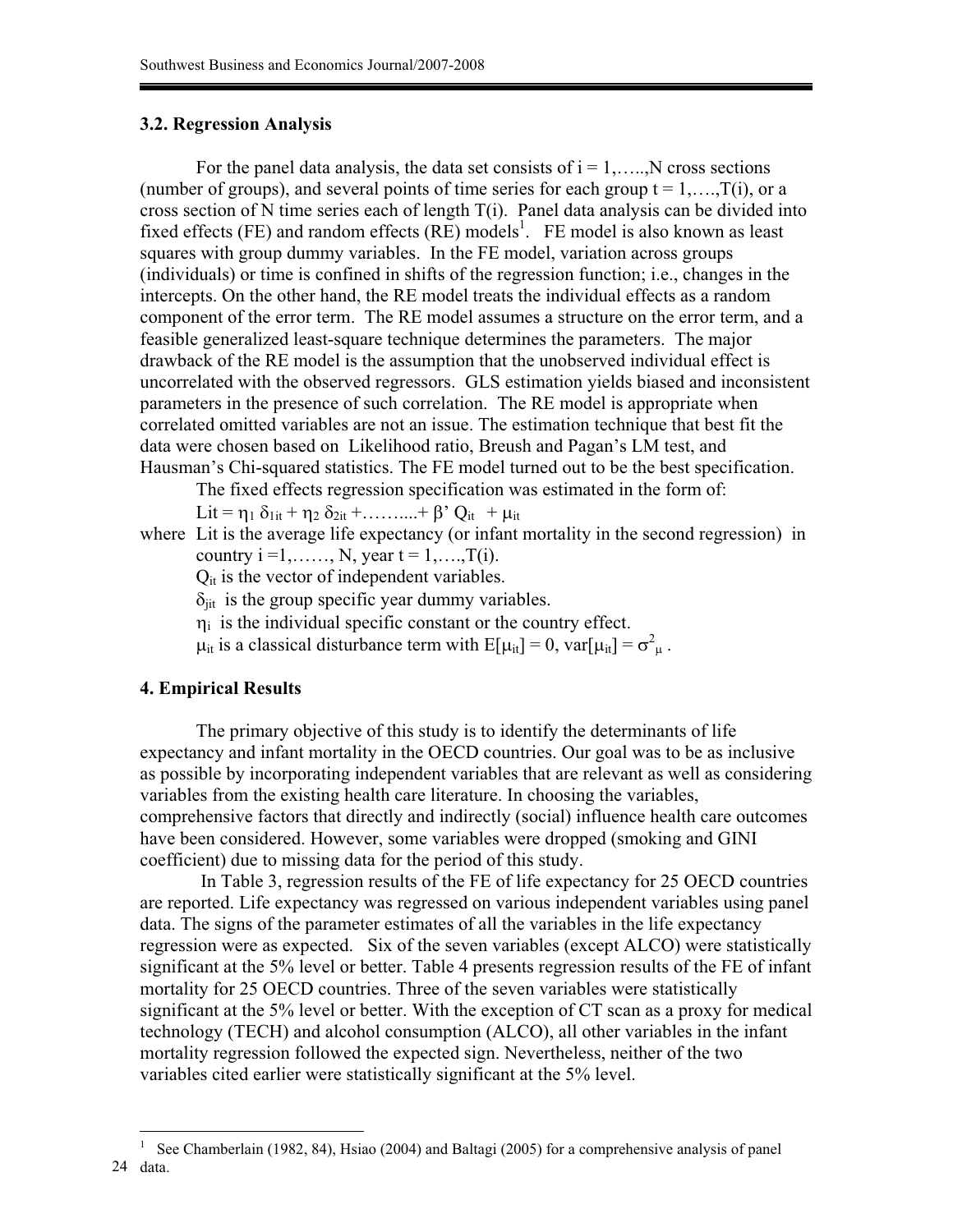Parameter estimate of health employment (PHYS) was strongly significant (at  $1\%$ ) level) in influencing life expectancy and infant mortality in OECD countries. The empirical estimate of PHYS was the most significant in both regressions, which connote that the availability of the health care personnel is really crucial. This indicates that larger number of physicians means better access to health services - especially in rural areas, and shorter waiting times for medical attention, lead to better health care delivery. Thus, investment in health related human capital especially physicians and nurses has a greater impact on improving life expectancy and reducing infant mortality. Looking at the data, one observes significant differences in numbers of practicing doctors and nurses per 1000 population among OECD countries, ranging from less than two to more than four. Our empirical results indicate that scarcity of health related human capital will have a substantial adverse impact on life expectancy and infant mortality in many OECD countries.

Preventive immunization (IMMUNI) was significant (at the 1% level) in both the regressions. However, immunization plays a more important role in reducing infant mortality than increasing life expectancy. The data showed that on average OECD countries only spend less than 3 percent of total health expenditure on preventive health awareness programs<sup>2.</sup> Our regression results suggest that even with current low health expenditure on preventive medicine, such investment have a relatively high impact on influencing life expectancy and infant mortality. According to the OECD Indicators 2005, awareness of better life-style alternative will significantly increase life expectancy. It is evident that 38% of people in OECD countries die because of heart diseases and strokes due to lack of public consciousness on diet, exercise and healthy food choice. Inpatient utilization (PATIENT) as a proxy for health services utilized was a fairly important factor in the life expectancy regression but statistically insignificant in the mortality regression.

One would expect higher per capita health care expenditure would improve the overall health in the society. Our empirical results indicate that the level of health care expenditure among OECD countries has been an important factor in extending life expectancy but does not have much impact on lowering infant mortality. Alcohol consumption (in litres per capita aged 15 and over) (ALCO) is commonly regarded as one of the health risk factors in the health care literature. However, it is noteworthy that in our analysis, the estimates were not statistically significant at the 5% level in both regressions. Perhaps one argument could be the fact that the methods in measuring alcohol consumption differ across OECD countries as mentioned in the data. As expected, educational level (EDU), used as an indicator of health awareness, was significant at the 5% level in both the regressions.

Overall, the panel data regression results provide some useful information on the healthcare assessment. For life expectancy as a dependent variable, supply of physicians, inpatient hospital bed days, overall financing of the health care, technology, preventive care, and education level, have played an important role. Judging from the regression coefficients, we concluded that the most influential factor is hospital bed days, followed by supply of physicians and education level. The proxy for social factor, alcohol consumption was not statistically significant.

However, for the infant mortality regression, empirical results were somewhat different. Physician supply, immunization and education are factors that were

<sup>&</sup>lt;sup>2</sup> Health at a Glance - OECD Indicators 2005 can be found at http://www.oecd.org/health/healthataglance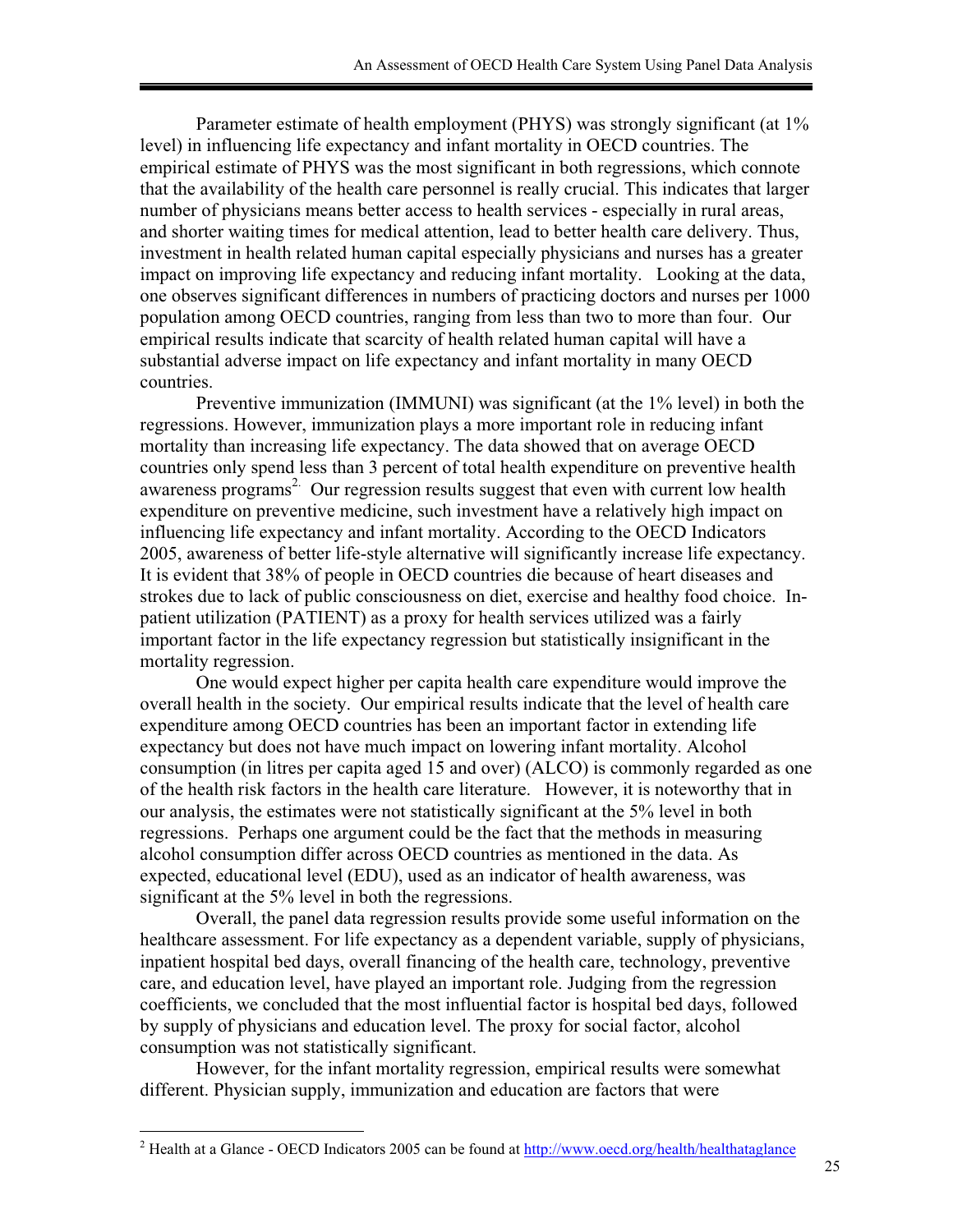statistically significant. This result follows the common perception that lowering the mortality rates requires pre- and post-natal care and services. Among those, education, preventive care and availability of physicians are commonly cited in the literature. The estimated coefficients revealed that the most influential factor determining infant mortality rate is the supply of physicians, followed by the level of education and immunization. As in life expectancy regression, contrary to the findings of other studies, alcohol consumption is statistically insignificant in the infant mortality regression. One plausible explanation is the non-uniform definition and measure of alcohol consumption among OECD countries. The measurement complexity stems form the fact that different countries have varied consumption preferences for alcohol beverages. For example, wine is preferred alcohol in France compare to beer in Germany. Also, beverages have a different degree of alcohol contents within and among OECD countries.

The empirical results suggest that supply of physicians and education levels are highly significant and the determining factor in both the life expectancy and infant mortality regressions. Policy implications that can be drawn from this study are as follows. One key component of improved health is education; particularly the education of mothers on child care and health, both in prenatal and neonatal stages. A recent study on infant mortality in the United States released by the US Department of Health and Human Services (2006) shows that comparatively mothers who received education on prenatal care had five times more chances for their babies to survive.

This study confirmed that supply of physicians (particularly primary care physicians), and investment in medical training and education should be prioritize in the OECD national healthcare policy. Emphasis on preventive care is another key element to improve healthcare in any given country. According to a report by the World Medical Association (2005), among different aspects of preventive care, effective immunization policy plays a crucial role in the national healthcare system.

Lately, social service provisions in industrialized nations such as education, defence, national security, social security and retirement plans draw considerable public attention. Significant and continuous rise in health care costs further add to the social and political tensions of the citizens. Reform and restructuring of healthcare are among a few policy initiatives that these nations have been trying to implement as a way to control their health care industries. Before devising any policy initiatives or restructuring plan, it is important to know the role of various factors that determine the health outcome.

Other policies that have direct link to the overall national health are those addresses social norms and practices. For example, Japan is ranked much higher on infant mortality rate and life expectancy than the United States. The disparity is explained by problems related to teenage pregnancy and obesity rates (CommonDreams.org, 2006). Dietary habits and more relaxed abortion regulations in Japan are cited as important factor explaining such disparities. Other social norms that contribute to the differences in the life expectancy and mortality among nations are policies on homicide and other serious crimes, environmental regulations, and social support for the elderly population.

#### **5. Conclusion**

The health care delivery system of twenty five OECD nations is analyzed in this paper. This study seeks to assess the significance of various factors contributing to life expectancy and infant mortality for the 1990-2002 period. A fixed-effects panel data model was used to examine the factors influencing life expectancy and infant mortality.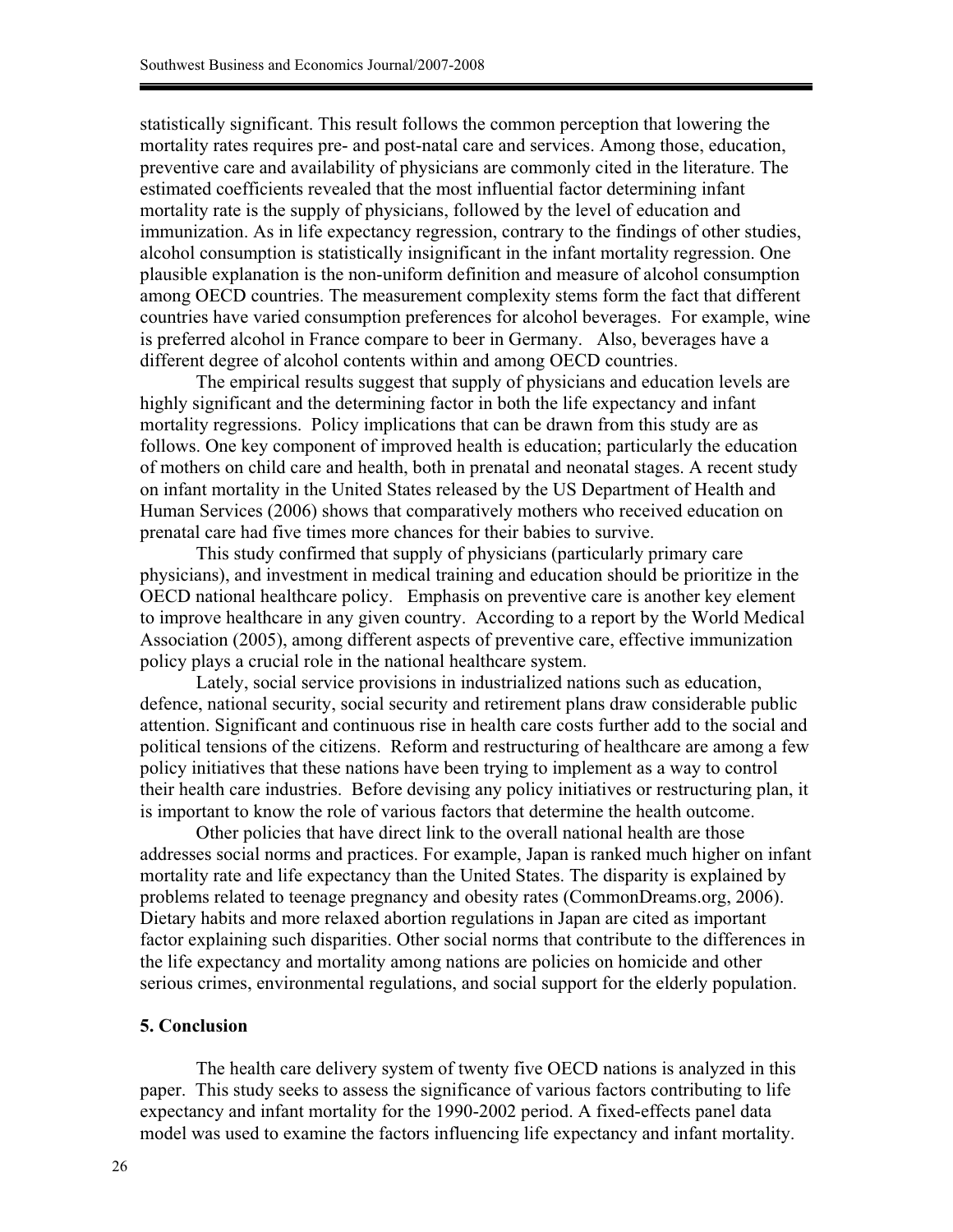More specifically the impact of economic, institutional, and social factors in determining the dependent variables are measured and evaluated.

The majority of research papers on national health care systems have concentrated on the two commonly accepted outcomes, life expectancy and infant mortality. However, the OECD-focused studies tend to assess cross variations of the health outcomes among individual member nations. The limited number of existing studies that concentrated on the factors influencing life expectancy and infant mortality had some drawbacks. The studies were limited in their approach (qualitative) or scope (either time horizon or the number of countries investigated). In this paper, we attempted to address the shortfalls mentioned above.

The selection of life expectancy and/or infant mortality as a proxy for health care outcome poses a challenge for researchers in the field. It has been noted that while a nation is receiving high marks for its achievements in prolonging life expectancy, they may be marginal on the infant mortality gains. This is of particular concern when such measures are used for international comparisons. For example, Mirmirani and Mirmirani (2005) consider the same health care outcomes as in this study and ranks efficiencies of OECD members. The study suggests that there may not be a correlation between the two outcomes. As a remedy, future research needs to concentrate on a single, uniform yet comprehensive health care outcome that is constructed from the available data.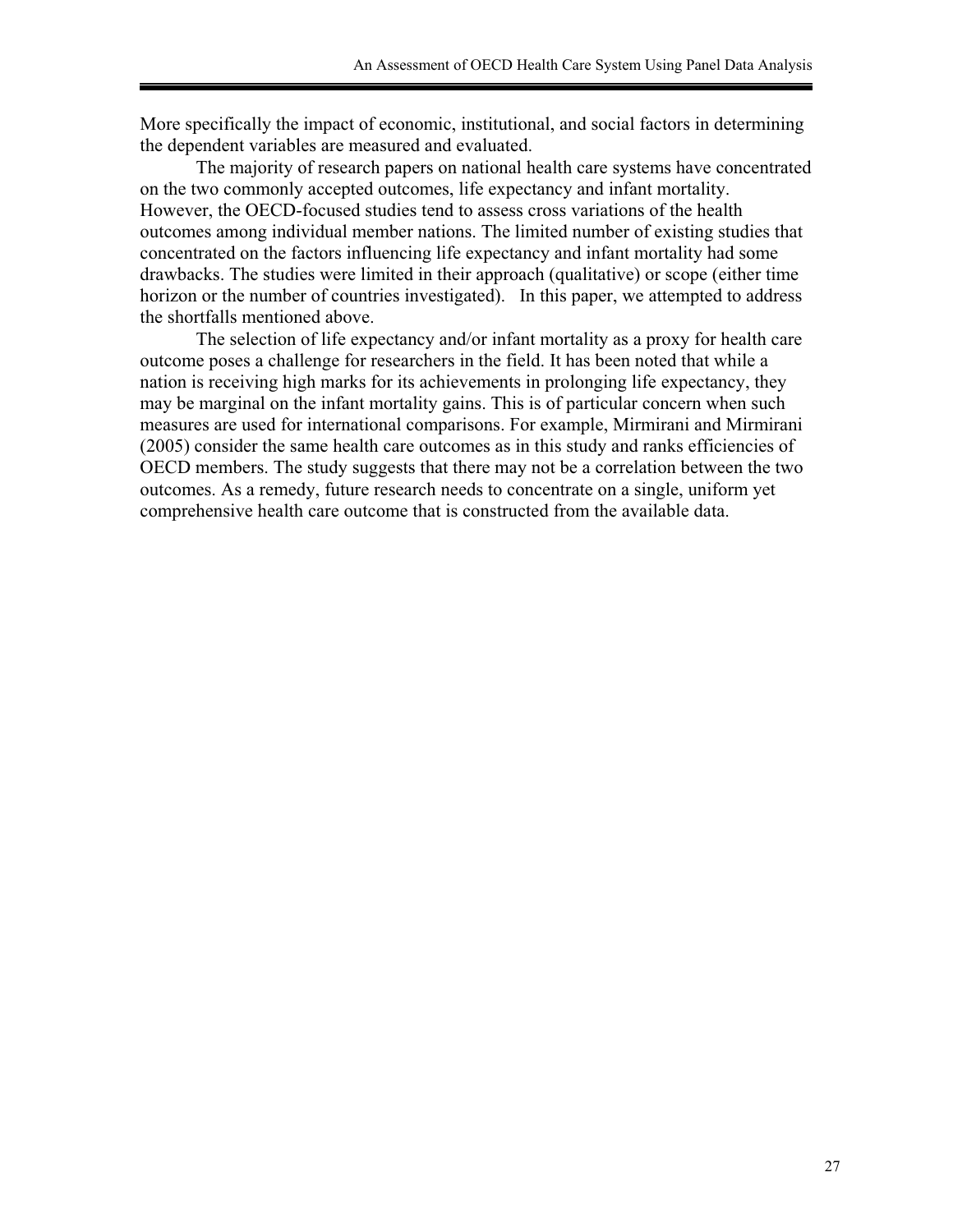# **Figure 1: Comparison of Life Expectancy at Birth and Health Expenditure in 2002 for OECD Countries**



1. Expenditure data for Turkey refer to 2000.

Source: OECD Health Data 2005, June 2005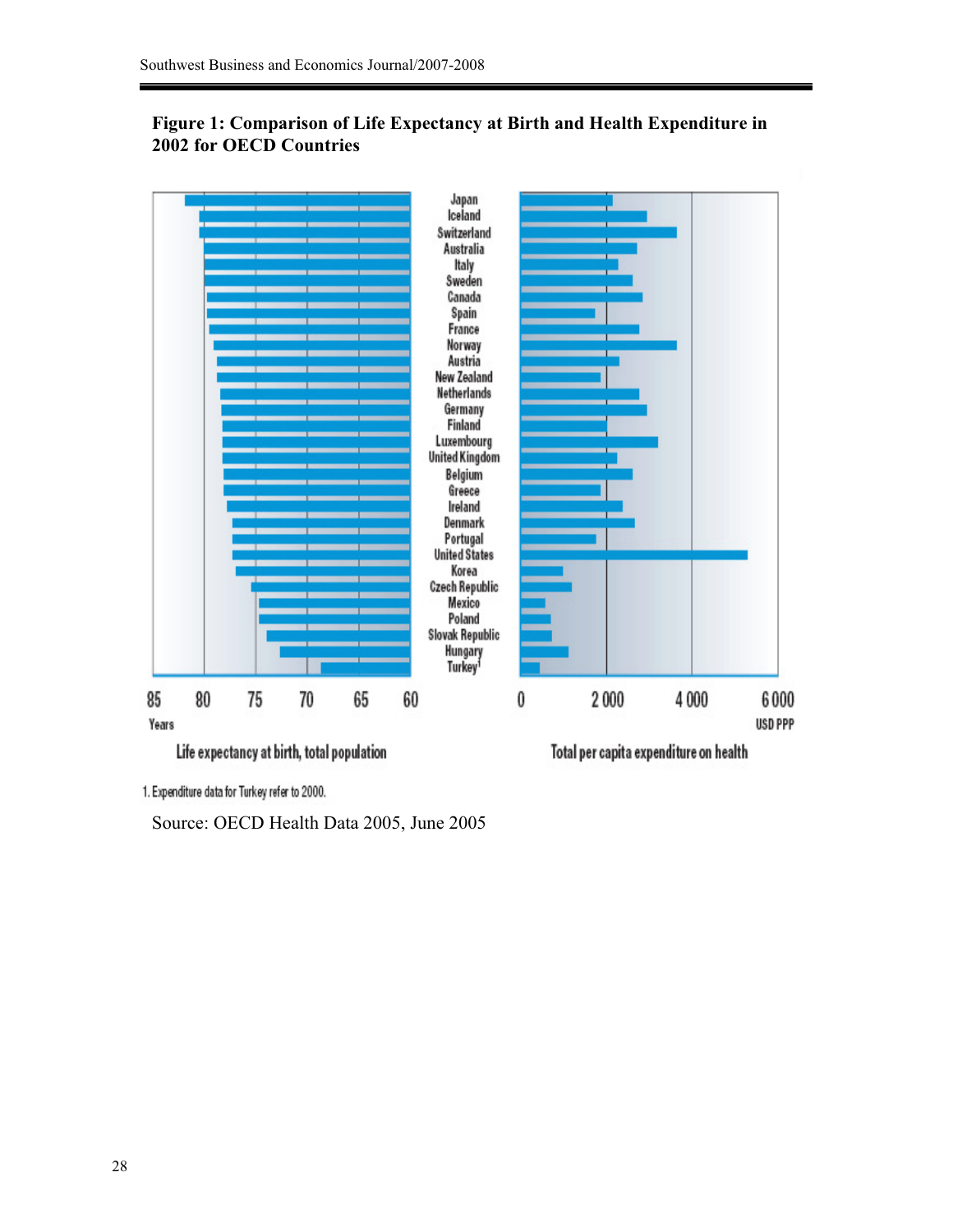| Acronym        | <b>Description</b>                                                                 | <b>Expected</b><br>sign | <b>Rationale</b>                                                                                        |
|----------------|------------------------------------------------------------------------------------|-------------------------|---------------------------------------------------------------------------------------------------------|
| <b>TECH</b>    | Medical technology --<br>computed tomography<br>scanners per million<br>population | $^{+}$                  | CT scan is a proxy for better<br>access to disease diagnosis,<br>thus higher life expectancy.           |
| <b>PHYS</b>    | Health employment --<br>practicing physicians<br>density /1000                     | $^{+}$                  | Higher physician's density,<br>better health care for society.                                          |
| <b>PATIENT</b> | In-patient utilization--<br>acute care bed days<br>number per capita               |                         | High in-patient utilization<br>indicates poor health, which<br>means lower life expectancy.             |
| <b>IMMUNI</b>  | Prevention Immunization--<br>measles % children<br>immunized 2000                  | $^{+}$                  | Immunization is a preventive<br>measure, increases life<br>expectancy.                                  |
| <b>HEXP</b>    | Total expenditure on<br>health per capita (US\$<br>PPP)                            | $\hspace{0.1mm} +$      | Higher health expenditure<br>will improve health services<br>available, thus higher life<br>expectancy. |
| <b>ALCO</b>    | Alcohol consumption litres<br>per capita (age 15+)                                 |                         | High alcohol consumption<br>implies high health risk, less<br>life expectancy                           |
| <b>EDU</b>     | Educational level School<br>expectancy Years                                       | $^{+}$                  | Higher literacy rate increases<br>health awareness, therefore<br>longer life expectancy.                |

|  |  |  | Table 1: Variables, Descriptions, and the Relationships with Life Expectancy |
|--|--|--|------------------------------------------------------------------------------|
|--|--|--|------------------------------------------------------------------------------|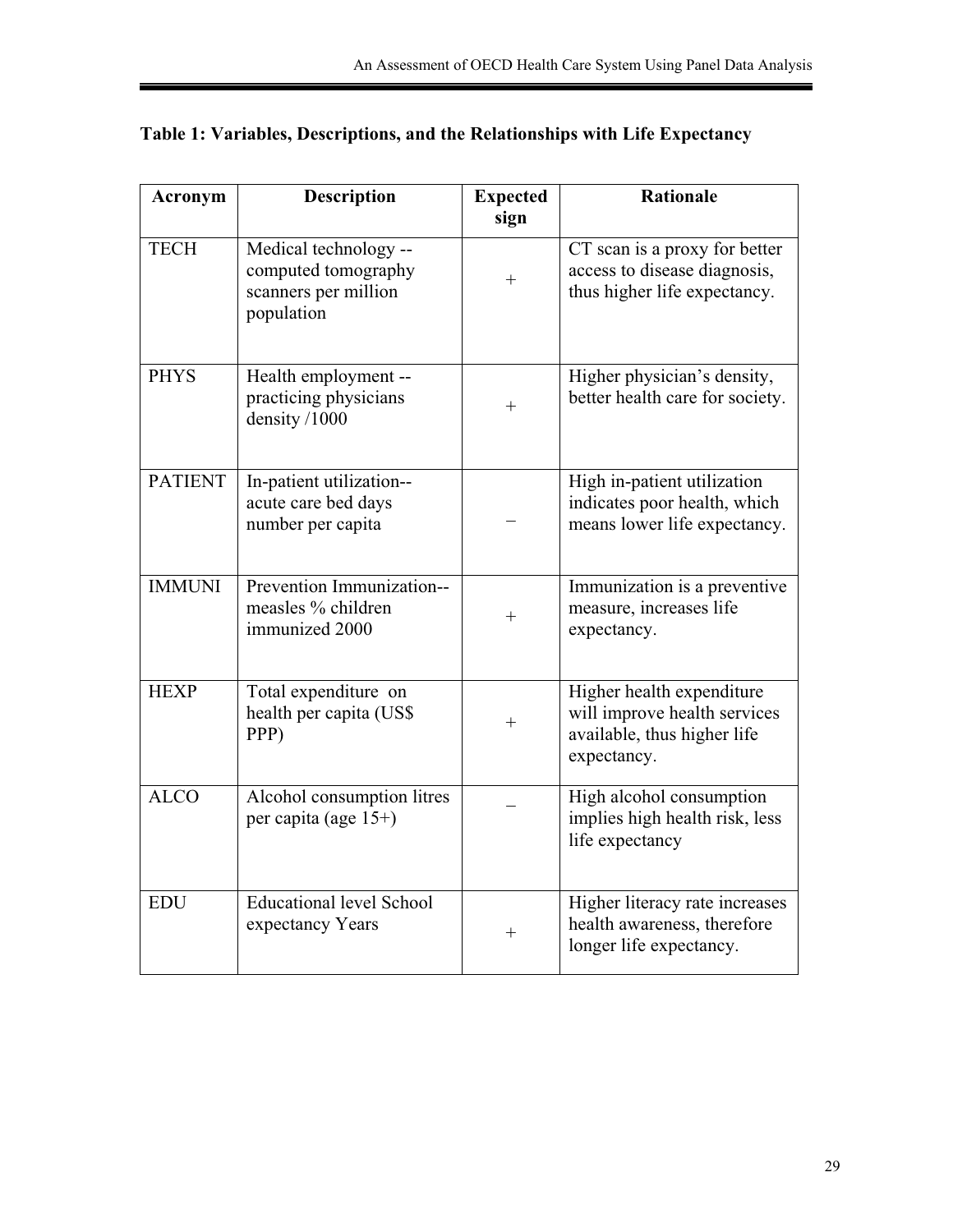| Acronym        | <b>Description</b>                                                                 | <b>Expected</b><br>sign | <b>Rationale</b>                                                                                             |
|----------------|------------------------------------------------------------------------------------|-------------------------|--------------------------------------------------------------------------------------------------------------|
| <b>TECH</b>    | Medical technology --<br>computed tomography<br>scanners per million<br>population |                         | Better access to medical<br>technology results in lower<br>mortality.                                        |
| <b>PHYS</b>    | Health employment --<br>practicing physicians<br>density /1000                     |                         | More medical resources<br>results in better health care<br>for society, thus lower<br>mortality.             |
| <b>PATIENT</b> | In-patient utilization--<br>acute care bed days<br>number per capita               |                         | High in-patient utilization<br>indicates poor health, leads<br>to high mortality.                            |
| <b>IMMUNI</b>  | Prevention Immunization--<br>measles % children<br>immunized 2000                  |                         | Immunization as a proxy for<br>preventive medicine results<br>in lower mortality.                            |
| <b>HEXP</b>    | Total expenditure on<br>health per capita (US\$<br>PPP)                            |                         | Higher health expenditure<br>will improve health services<br>available, thus lower<br>mortality.             |
| <b>ALCO</b>    | Alcohol consumption litres<br>per capita (age 15+)                                 | $\hspace{0.1mm} +$      | High alcohol consumption<br>implies higher health risk for<br>mothers, therefore leads to<br>high mortality. |
| <b>EDU</b>     | <b>Educational level School</b><br>expectancy Years                                |                         | Higher literacy rate create<br>better health awareness,<br>therefore lower mortality.                        |

# **Table 2: Variables, Descriptions, and the Relationships with Mortality**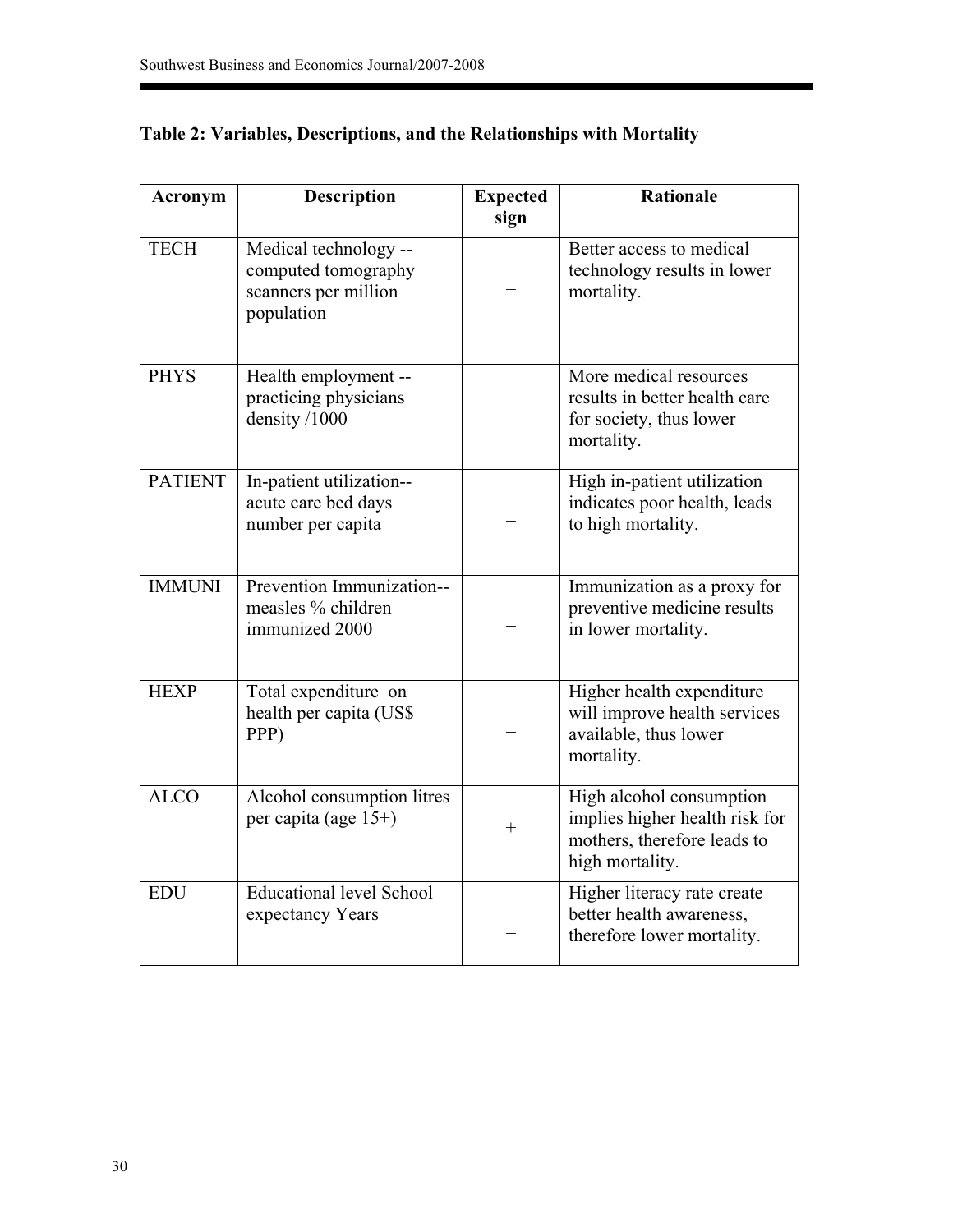|                | Coefficient  | T-Statistics |
|----------------|--------------|--------------|
| <b>TECH</b>    | $0.0349**$   | 2.189        |
| <b>PHYS</b>    | 1.2245***    | 4.806        |
| <b>PATIENT</b> | $-1.5172***$ | $-4.835$     |
| <b>IMMUNI</b>  | $0.0213**$   | 2.551        |
| <b>HEXP</b>    | $0.0004**$   | 2.015        |
| <b>ALCO</b>    | $-0.0031$    | $-0.040$     |
| <b>EDU</b>     | $0.1851***$  | 4.322        |
| $R^2$          | 0.9845       |              |
| Adjusted $R^2$ | 0.9796       |              |
| F-Value        | 202.28 ***   |              |

**Table 3: Empirical Results of Life Expectancy** 

Note: \*\*\*, and \*\* denotes significance at the 1%, and 5% levels respectively.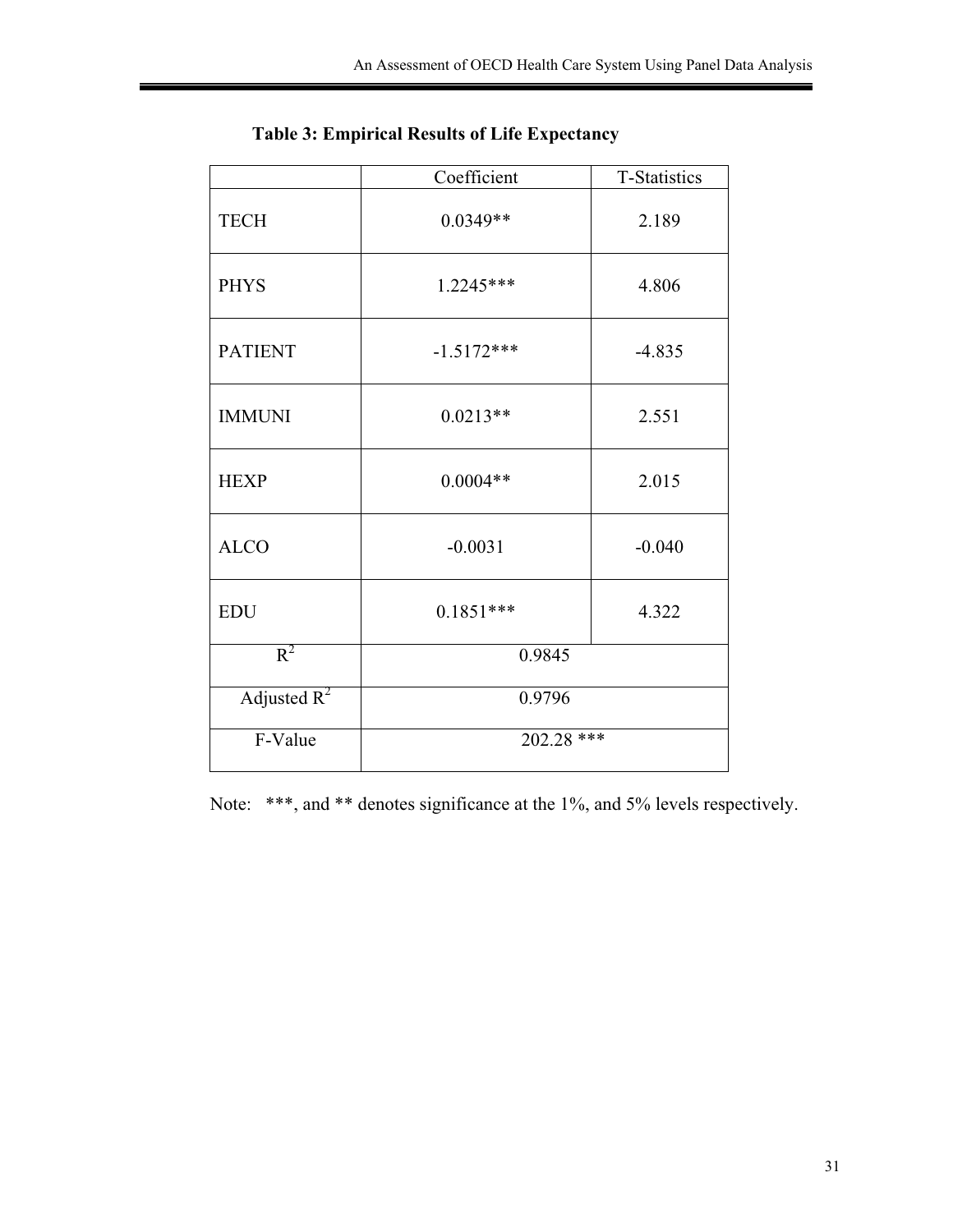|                | Coefficient  | T-Statistics |
|----------------|--------------|--------------|
| <b>TECH</b>    | 0.0459       | 0.731        |
| <b>PHYS</b>    | $-2.4649**$  | $-2.461$     |
| <b>PATIENT</b> | 1.2225       | 0.991        |
| <b>IMMUNI</b>  | $-0.0819**$  | $-2.496$     |
| <b>HEXP</b>    | $-0.0002$    | $-0.273$     |
| <b>ALCO</b>    | $-0.0003$    | $-0.001$     |
| <b>EDU</b>     | $-0.4852***$ | $-2.883$     |
| $R^2$          | 0.9322       |              |
| Adjusted $R^2$ | 0.9109       |              |
| F-Value        | 43.89***     |              |

**Table 4: Empirical Results of Infant Mortality** 

Note: \*\*\*, and \*\* denotes significance at the 1%, and 5% levels respectively.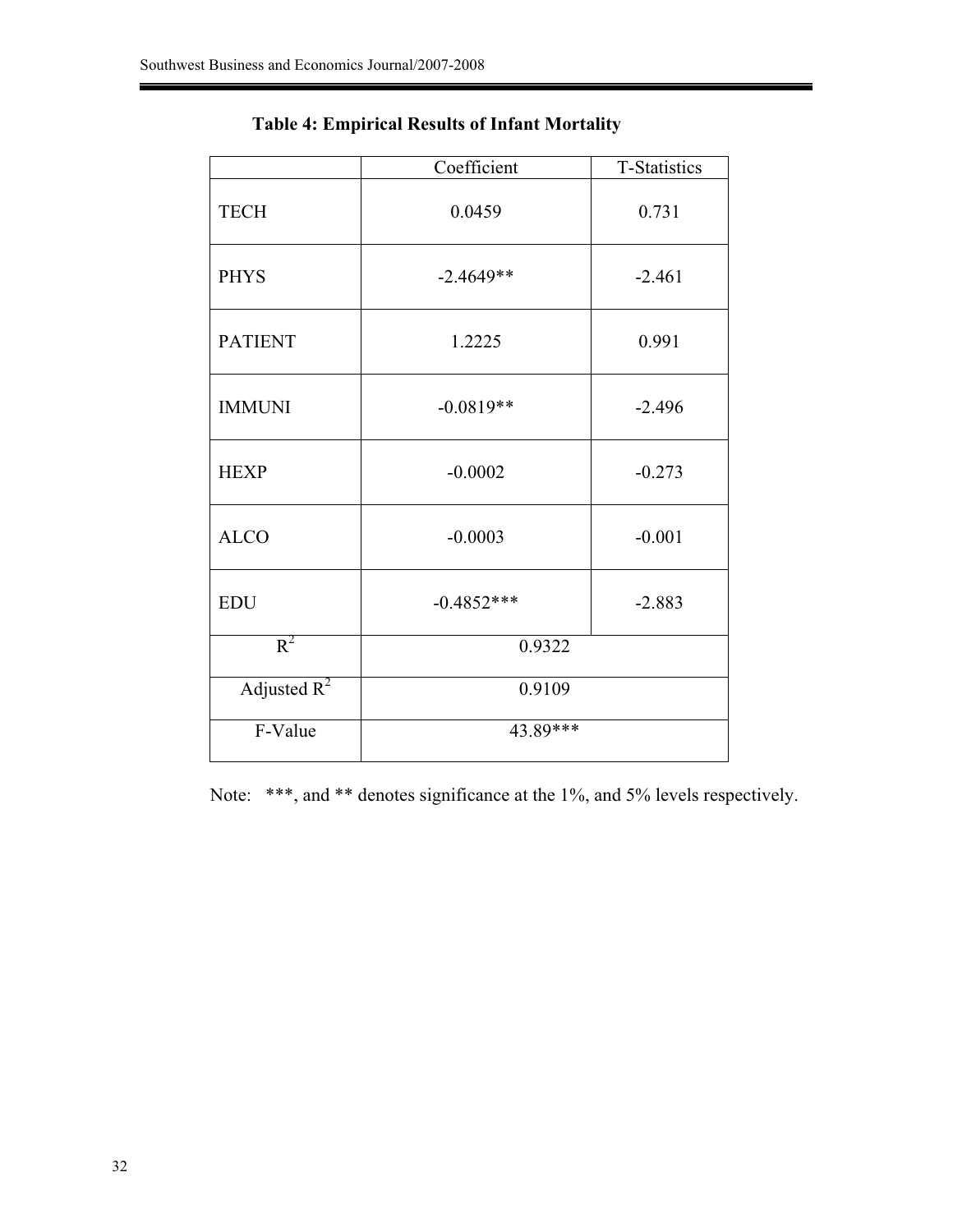### **References**

- Alsan, M., Bloom, D., & Jamison, D. (2006). The Consequences of Population Health for Economic Performance. *PGDA Working Paper,* No. 1306, Program on the Global Demography of Aging.
- Anderson, G. F. & Hussey, P.S. (2001). Comparing Health System Performance in OECD Countries. *Health Affairs*, 20(3), 219-232.
- Anderson, G. F., Reinhardt, U., Hussey, P.S. & Petrosyan, V. (2003). It's the Prices, Stupid: Why the United States is so Different from Other Countries. *Health Affairs*, 22(3), 86.
- Anell, A. & Willis, M. (2000). International Comparison of Health Care Systems Using Resource Profiles. *Bulletin of the World Health Organization*, 78(6), 770-778.
- Anindya, S. (2005). Is Health Care a Luxury? New Evidence from OECD Data. *International Journal of Health Care Finance and Economics*, 5(2) p.147.
- Asafu-Adjaye, J. (2004). Income Inequality and Health: A Multi-Country Analysis. *International Journal of Social Economics*, 31(1 & 2), 195-207.
- Baltagi, B. (2005). Econometric Analysis of Panel Data,  $3<sup>rd</sup>$  Ed., (John Wiley & Sons Inc).
- Blendon, R. J., Schoen, C., DesRoches, C., Osborn, R., & Zapert, K. (2003). Common Concerns Amid Diverse Systems: Health Care Experience in Five Countries. *Health Affairs*, 22(3), 106.
- Bloom, D.E., & Canning, D. (2007). The Preston Curve 30 Years On: Still Sparking Fires. *International Journal of Epidemiology*, 36(3), 498-499.
- Bloom, D. E., Canning, D., & Sevilla, J. (2004). The Effect of Health on Economic Growth: A Production Approach. *World Development*, 32(1), 1-13.
- Carrion-I-Silvestre, J. L. (2005). Heath care expenditure and GDP: Are they broken stationary? *Journal of Health Economics*, 24, 839-854.
- Chamberlain, G. (1984). Panel data, in: Zvi Griliches and Michael Intriligator (Eds.)  *Handbook of Econometrics*, 2, 1247-318 (Amsterdam: North-Holland).
- Chamberlain, G. (1982), Multivariate Regression Models for Panel Data. *Journal of Econometrics*, 18, 5-46.
- CommonDeram.org (2006). U.S. Scores Poorly on Infant Mortality. News Center, May 10, 2006.
- Cutler, D.M., Deaton, A.S., & Lleras-Muney, A. (2006). The Determinants of Mortality. *Journal of Economic Perspectives*, 20 (3), 71-96.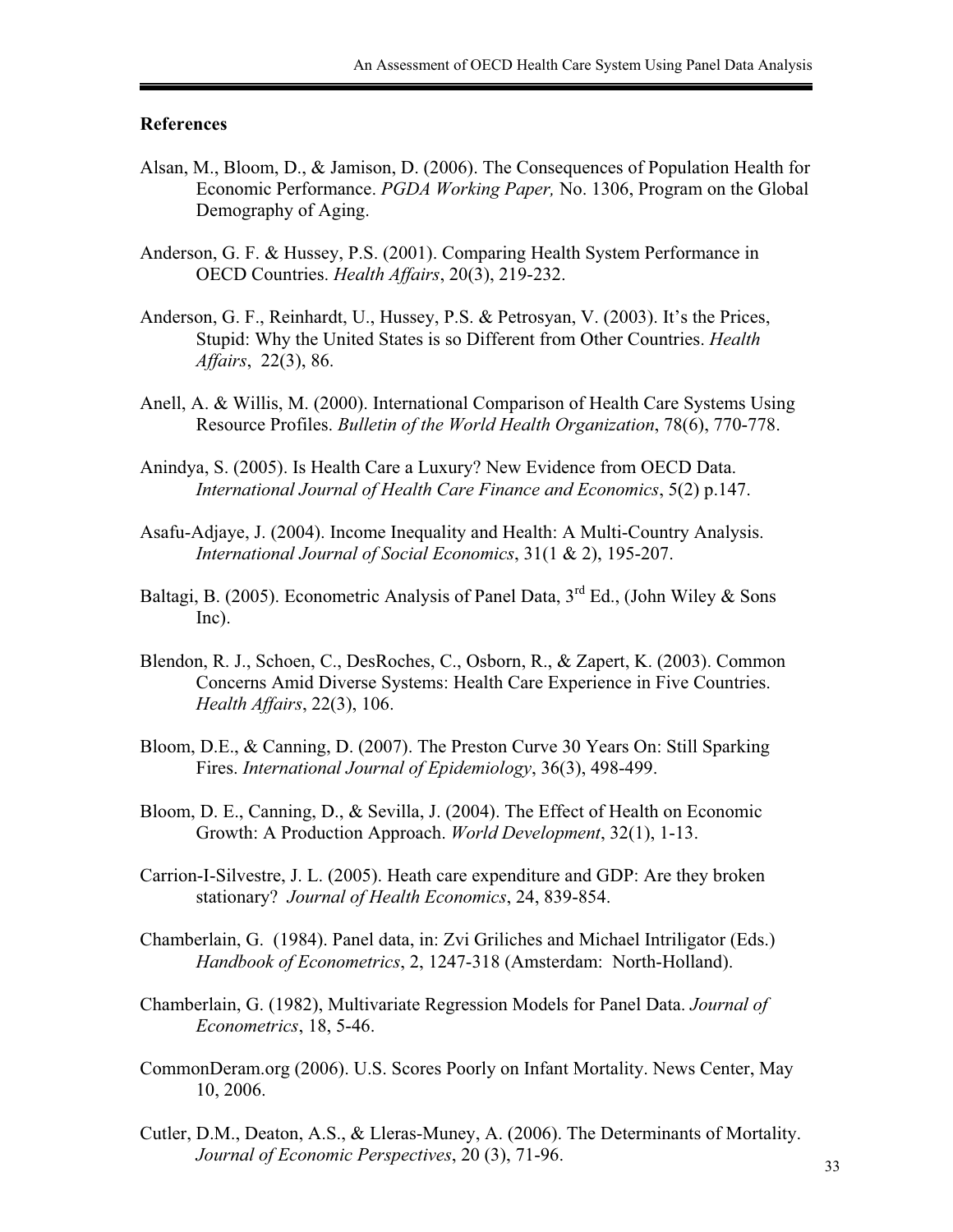Deaton, A. (1999). Inequalities in Income and Inequalities in Health. *NBER Working Papers 7141*, National Bureau of Economic Research.

\_\_\_\_\_\_\_\_\_ (2003). Health, Inequality and Economic Development. *Journal of Economic Literature*, 41, 113-158.

- Evans, D. B., Tandon, T., Murray, C. & Lauer, J. (2001). Comparative Efficiency of National Health Systems: Cross National Econometric Analysis. *BMJ*, 323(11), 307-310.
- Hsiao, C. (2004). *Analysis of panel data*, 2<sup>nd</sup> Ed. (Cambridge University Press, New York).
- MacDonald, G. & Hopkins, S. (2002). Unit Root Properties of OECD Health Care Expenditure and GDP Data. *Health Economics*, 11(4), 371.
- Mirmirani, S. & Mirmirani, T. (2005). Health Care Delivery in OECD Countries, 1990- 2000: An Efficiency Assessment. *The Business Review* (Cambridge) 3(2), 58-63.
- Murthy, N. (2006). Health Status and Income Inequality: Evidence from OECD Countries. *Atlantic Economic Journal*, 34(2), 237-238.
- OECD (2004), OECD Health Data 2004: Statistics and Indicators for 30 Countries.
- Okunade, A. A. & Suraratdecha, C. (2000). Health Care Expenditure Inertia in the OECD Countries: A Heterogeneous Analysis. *Health Care Management Science*, 3 (1), 31.
- Okunade, A., Karakus, M.C. & Okeke, C. (2004). Determinants of Health Expenditure Growth of the OECD Countries: Jackknife Re-Sampling Plan Estimates. *Health Care Management Science*, 7(3), 173.
- Preston, S.H. (1975), The Changing Relation between Mortality and Level of Economic Development, *Population Studies*, 29 (2) 231-248.
- Pritchett L. & Summers, L.H. (1996). Wealthier is Healthier. *Journal of Human Resources*, 31 (4) 841-868.
- Shaw, J.W., Horrace, W. C., & Vogel, R. (2005). The Determinants of Life Expectancy: An Analysis of OECD Health Data. *Southern Economic Journal*, 71(4) 768-783.
- Subramaniam, S.V., Belli, P., & Kawachi, I. (2002). The Macro-determinants of Health, *Annual Review of Public Health*. 23, 287-302.
- The World Medical Association (2005). Policy: World Medical Association Statement on Infant Mortality <<http://www.wma.net/e/policy/h10.htm>>
- Thornton, J. (2002). Estimating Health Production Function for the US: Some New Evidence. *Applied Economics*, 34, 59-62.